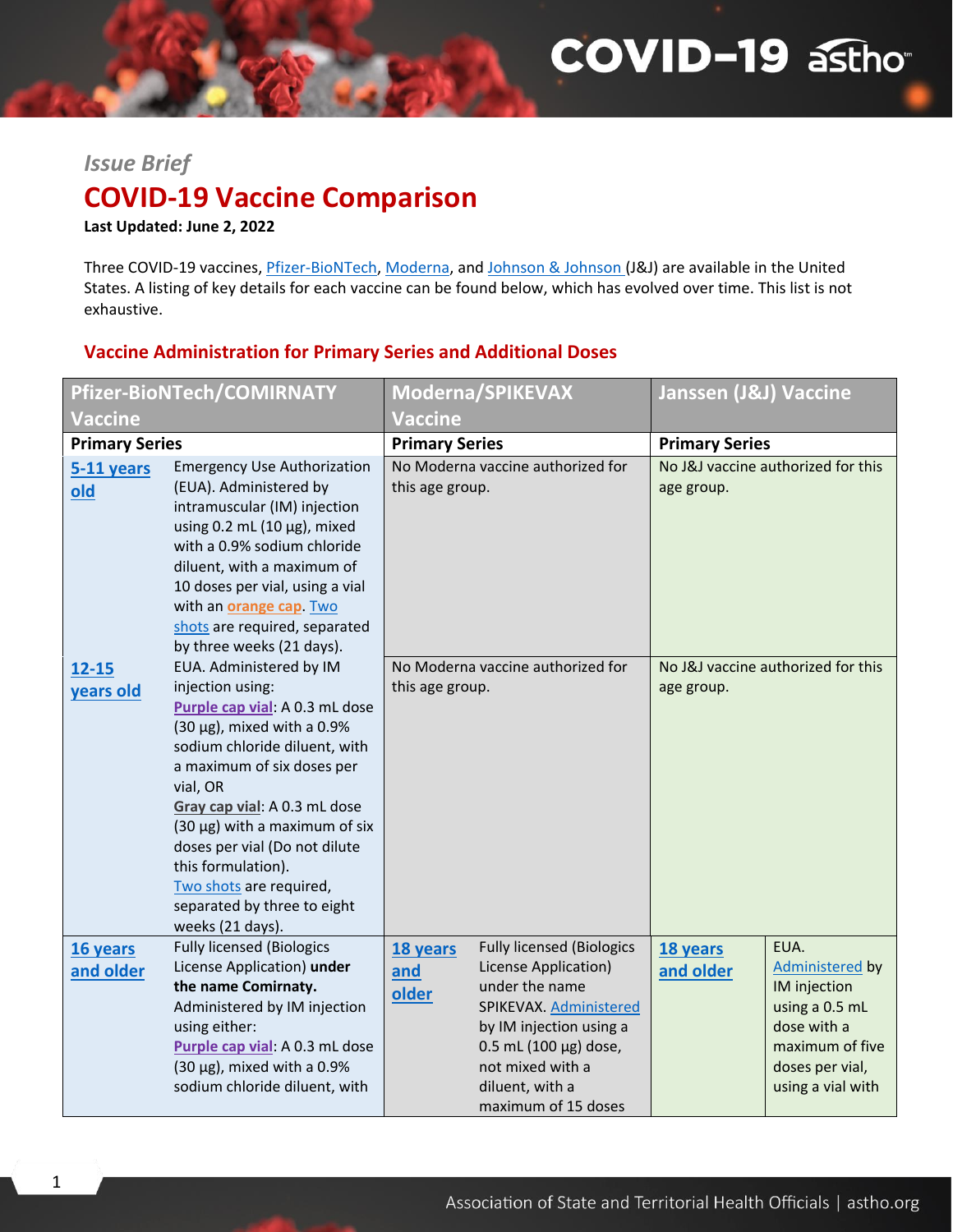| a maximum of six doses per<br>vial, OR<br>Gray cap vial: A 0.3 mL dose<br>$(30 \mu g)$ with a maximum of six<br>doses per vial (Do not dilute<br>this formulation).<br>Two shots are required,<br>separated by three to eight<br>weeks.               | per vial, using a vial with<br>a red cap<br>(Moderna/SPIKEVAX).<br>Two shots are required,<br>separated by four to<br>eight weeks.                                                                                      | a blue cap. One<br>shot is required.                                                                                                                                                                                                                                                                                                                                                           |  |  |  |
|-------------------------------------------------------------------------------------------------------------------------------------------------------------------------------------------------------------------------------------------------------|-------------------------------------------------------------------------------------------------------------------------------------------------------------------------------------------------------------------------|------------------------------------------------------------------------------------------------------------------------------------------------------------------------------------------------------------------------------------------------------------------------------------------------------------------------------------------------------------------------------------------------|--|--|--|
| <b>Additional Dose for People with Moderate to Severe Immunocompromise</b>                                                                                                                                                                            |                                                                                                                                                                                                                         |                                                                                                                                                                                                                                                                                                                                                                                                |  |  |  |
| People ages five years and older should get<br>an additional (third) primary shot of Pfizer-<br>BioNTech COVID-19 vaccine given 28 days<br>after the second dose using the vial and cap<br>colors referenced above, for the appropriate<br>age group. | People ages 18 years and older<br>should receive an additional primary<br>dose (third dose) of Moderna vaccine<br>(0.5 mL) at least 28 days after the<br>second dose using a vial with a red<br>cap (Moderna/SPIKEVAX). | People ages 18 years and older<br>who received J&J for their first<br>dose should receive an additional<br>primary dose of mRNA vaccine* at<br>least 28 days later. If Moderna<br>COVID-19 vaccine is used for the<br>second dose, administer a 0.5 ml<br>$(100 \mu g)$ dose using a vial with a<br>red cap. See Clinical Guidance for<br><b>COVID-19 Vaccination for more</b><br>information. |  |  |  |

## **Vaccine Administration of Booster, Second Booster, and Heterologous Booster Doses**

| <b>Pfizer-BioNTech/COMIRNATY</b>                                                                                                                                                                                                                                                                                                                                                             | Moderna/SPIKEVAX                                                                                                                                                                                                                                                                                   | Janssen (J&J) Vaccine                                                                                                                                                                                                                                                                |
|----------------------------------------------------------------------------------------------------------------------------------------------------------------------------------------------------------------------------------------------------------------------------------------------------------------------------------------------------------------------------------------------|----------------------------------------------------------------------------------------------------------------------------------------------------------------------------------------------------------------------------------------------------------------------------------------------------|--------------------------------------------------------------------------------------------------------------------------------------------------------------------------------------------------------------------------------------------------------------------------------------|
| <b>Vaccine</b>                                                                                                                                                                                                                                                                                                                                                                               | <b>Vaccine</b>                                                                                                                                                                                                                                                                                     |                                                                                                                                                                                                                                                                                      |
| <b>First Booster Dose</b>                                                                                                                                                                                                                                                                                                                                                                    | <b>First Booster Dose</b>                                                                                                                                                                                                                                                                          | <b>First Booster Dose</b>                                                                                                                                                                                                                                                            |
| 5-11 years old:<br><b>Update:</b> A single Pfizer-BioNTech COVID-19<br>Vaccine booster dose supplied in multiple<br>dose vials with <b>orange</b> caps and labels with<br>orange borders (0.2 mL) should be<br>administered, after dilution, to individuals 5<br>through 11 years of age, at least 5 months<br>after completing a primary series of the<br>Pfizer-BioNTech COVID-19 Vaccine. |                                                                                                                                                                                                                                                                                                    |                                                                                                                                                                                                                                                                                      |
| 12 years and older:<br>A single <b>booster</b> dose should be administered<br>to all individuals 12 and older, *** at least<br>five months after completion of the primary<br>(two-dose) series.<br>Ages 12 to 17 years with moderate<br>to severe immunocompromise who<br>received an additional primary<br>Pfizer-BioNTech dose (third dose),                                              | 18 years and older:<br>A single <b>booster</b> dose* (mRNA<br>preferred) should be administered to<br>all individuals ages 18 years and<br>older, <sup>+</sup> at least five months after<br>completion of the primary (two dose)<br>series.<br>Ages 18 years and older<br>with moderate to severe | 18 years and older:<br>A single <b>booster</b> dose* (mRNA<br>preferred) should be<br>administered to persons ages 18<br>years and older at least two<br>months after primary vaccination<br>(one-dose) with the J&J COVID-19<br>vaccine. mRNA vaccine is<br>preferred. <sup>+</sup> |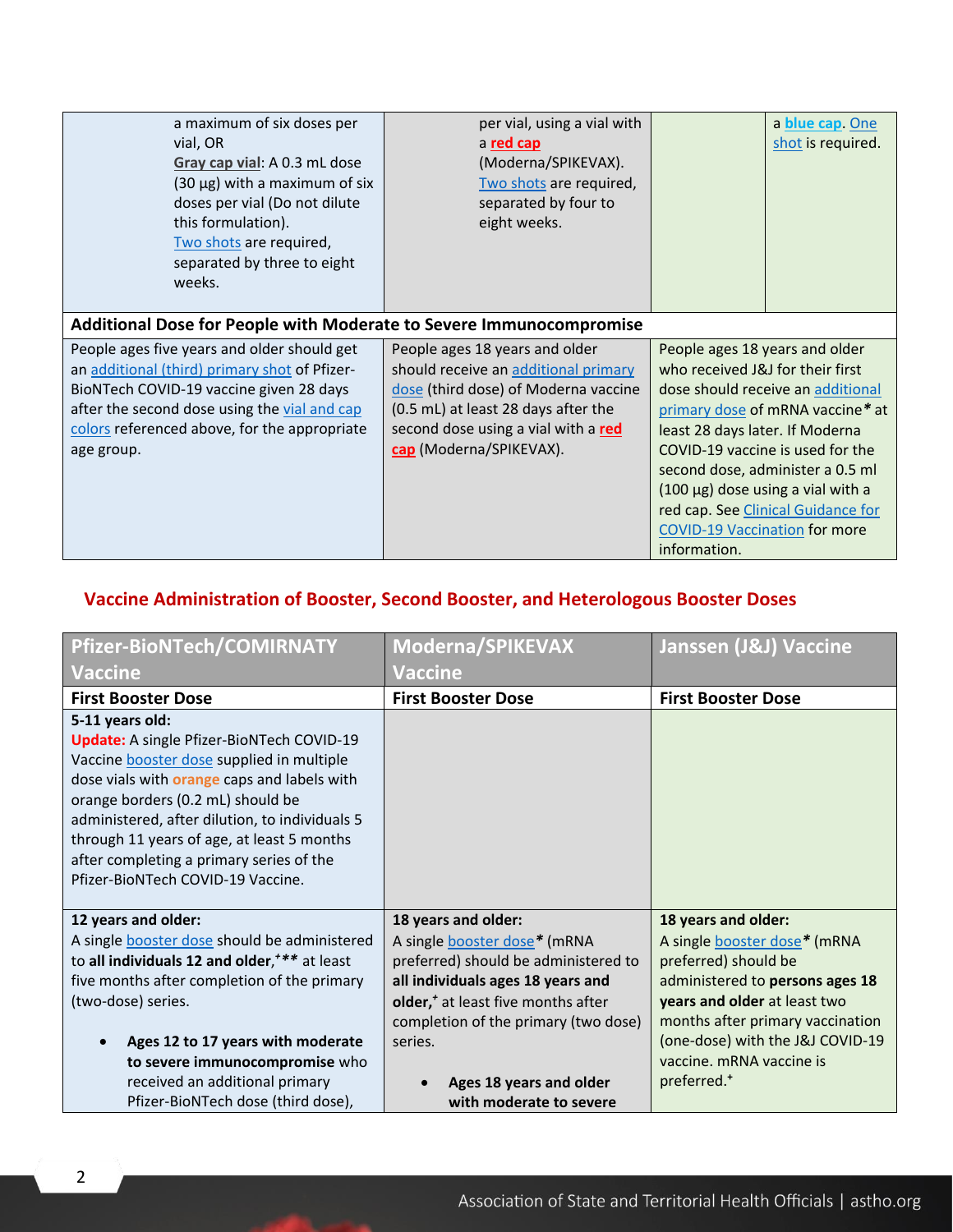| should also receive a booster dose                                                   | immunocompromise who                     |                                         |
|--------------------------------------------------------------------------------------|------------------------------------------|-----------------------------------------|
| (fourth dose) (0.3 ml) of Pfizer-                                                    | received a two-dose mRNA                 |                                         |
| BioNTech vaccine with a <b>Purple cap</b>                                            | primary series and an                    |                                         |
| vial or Gray cap vial at least three                                                 | additional primary dose                  |                                         |
| months after completing their                                                        | (three total mRNA doses)                 |                                         |
| primary series.                                                                      | can receive a single COVID-              |                                         |
| Ages 18 years and older with<br>$\bullet$                                            | 19 booster dose* (mRNA                   |                                         |
| moderate to severe                                                                   | preferred) at least three                |                                         |
| immunocompromise who received a                                                      | months after completing                  |                                         |
| two-dose mRNA primary series, and                                                    | their third mRNA vaccine                 |                                         |
| an additional primary dose (three                                                    | dose.                                    |                                         |
| total mRNA doses) should receive a                                                   |                                          |                                         |
| single COVID-19 booster dose (Pfizer-                                                | Either Moderna COVID-19 Vaccine          |                                         |
| BioNTech, Moderna, or J&J) at least                                                  | supplied in a vial with a Red cap (0.25  |                                         |
| three months after completing their                                                  | mL injection volume) or Moderna          |                                         |
| third mRNA vaccine dose.                                                             | COVID-19 Vaccine supplied in a vial      |                                         |
|                                                                                      | with a <b>Blue cap</b> (0.5 mL injection |                                         |
|                                                                                      | volume) can be used to administer a      |                                         |
|                                                                                      | 50 µg booster dose.                      |                                         |
|                                                                                      |                                          |                                         |
| <b>Second Booster Dose</b>                                                           | <b>Second Booster Dose</b>               | <b>Second Booster Dose</b>              |
|                                                                                      |                                          |                                         |
| Adults 50 years and older should receive a                                           | Adults 50 years and older should         | Adults ages 18-49 years who             |
| second booster dose using an mRNA COVID-                                             | receive a second booster dose using      | received J&J COVID-19 vaccine as        |
| 19 vaccine at least four months after the first                                      | an mRNA COVID-19 vaccine at least        | both their primary series dose          |
| booster dose.                                                                        | four months after the first booster      | and booster dose, may receive a         |
|                                                                                      | dose.                                    | second booster dose of an mRNA          |
|                                                                                      |                                          | COVID-19 vaccine at least four          |
| People ages 12 years** and older who are                                             | People ages 18 years and older who       | months after the first J&J booster      |
| moderately or severely immunocompromised                                             | are moderately or severely               | dose.                                   |
| should receive a second booster dose using<br>an mRNA COVID-19 vaccine at least four | immunocompromised should receive         |                                         |
|                                                                                      | a second booster dose of mRNA            | Adults 50 years and older who           |
| months after the first booster dose.*                                                | vaccine, at least four months after      | first received J&J, regardless of       |
|                                                                                      | their first booster dose.                | what type of booster they               |
|                                                                                      |                                          | received, should receive a second       |
|                                                                                      |                                          | booster dose using an mRNA              |
|                                                                                      |                                          | COVID-19 vaccine at least four          |
|                                                                                      |                                          | months after the first booster          |
|                                                                                      |                                          | dose.                                   |
|                                                                                      |                                          |                                         |
|                                                                                      |                                          | See Clinical Guidance for COVID-        |
|                                                                                      |                                          | 19 Vaccination for more<br>information. |

*\* Although mRNA vaccines are preferred, J&J/Janssen COVID-19 vaccine [may be considered in some situations.](https://www.cdc.gov/coronavirus/2019-ncov/vaccines/different-vaccines/janssen.html) \*\* For 12–17-year-olds, only the Pfizer-BioNTech COVID-19 vaccine is authorized and recommended for use.*

*<sup>+</sup> CDC recommendations allow a person to choose which vaccine booster product they receive (mix and match). Pfizer-BioNTech or Moderna (mRNA COVID-19 vaccines) are preferred in most situations.*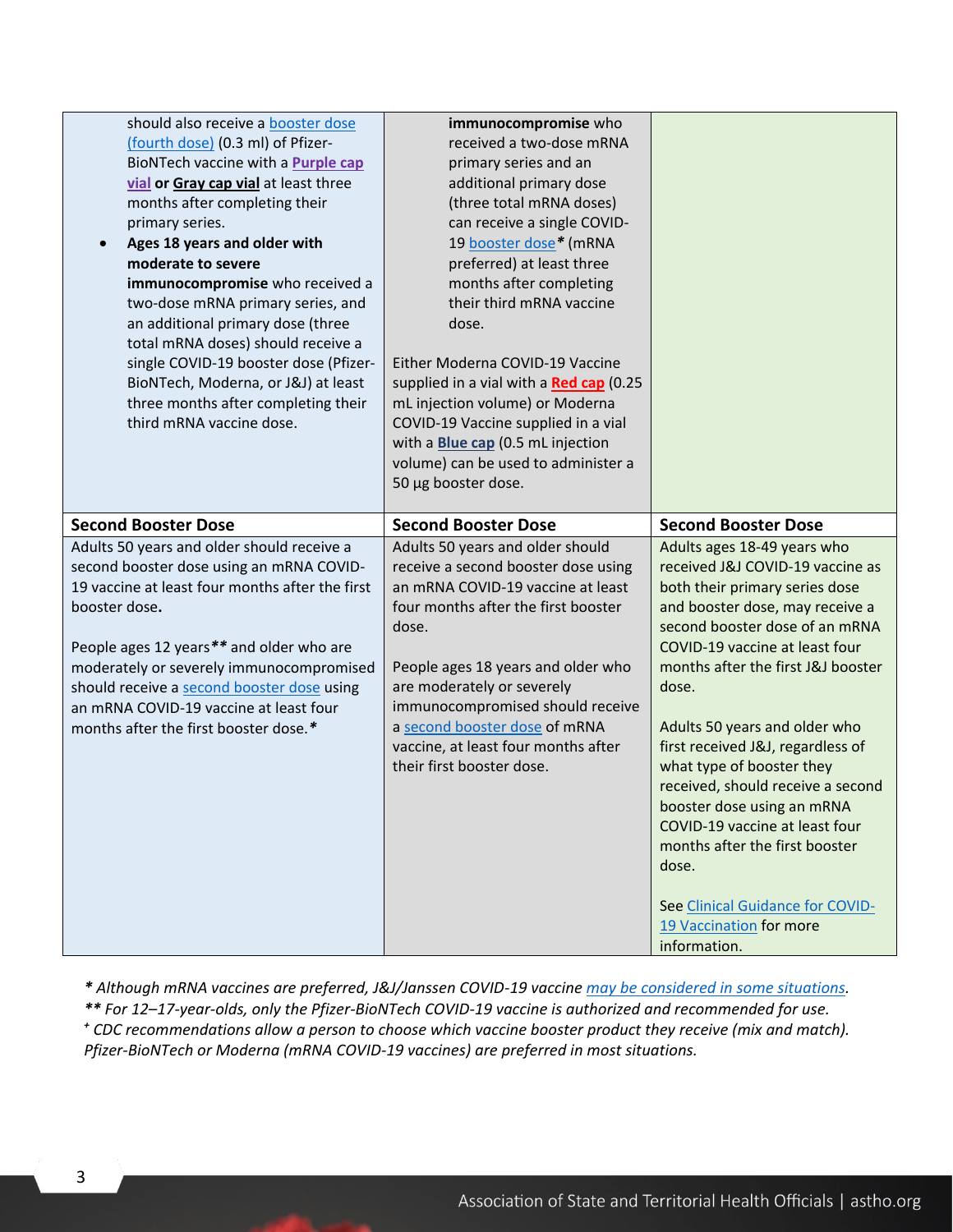#### **Side Effects**

The benefits of vaccine outweigh the risks. However, side effects have been reported. Serious [health events](https://www.cdc.gov/coronavirus/2019-ncov/vaccines/safety/safety-of-vaccines.html)  [after COVID-19 vaccination](https://www.cdc.gov/coronavirus/2019-ncov/vaccines/safety/safety-of-vaccines.html) are rare. Common side effects include pain, redness and swelling at the injection site, tiredness, headache, muscle pain, chills, nausea, joint pain, and fever. Less common severe side effects include severe allergic reactions. See additional information on vaccine side effects for *Pfizer-BioNTech*, [Moderna,](https://www.fda.gov/media/144638/download) and [J&J.](https://www.fda.gov/media/146305/download)

Since April 2021, FDA has investigated rare but severe side effects associated with the COVID-19 vaccines. The mRNA vaccines (Pfizer-BioNTech and Moderna) were found to have a suggested [increased](https://www.fda.gov/news-events/press-announcements/coronavirus-covid-19-update-june-25-2021) risk of myocarditis and pericarditis. The J&J vaccine was found to have a suggested increased risk of [thrombosis with](https://www.fda.gov/news-events/press-announcements/joint-cdc-and-fda-statement-johnson-johnson-covid-19-vaccine)  [thrombocytopenia syndrome](https://www.fda.gov/news-events/press-announcements/joint-cdc-and-fda-statement-johnson-johnson-covid-19-vaccine) and [Guillain-Barré Syndrome.](https://www.fda.gov/news-events/press-announcements/coronavirus-covid-19-update-july-13-2021) All events were found to be uncommon, and the vaccines' benefits continue to outweigh the risks found.

#### **Coadministration of Vaccine**

Following an emergency Advisory Committee for Immunization Practices (ACIP) meeting on May 12, 2021, CDC revised vaccine administration guidance indicating that COVID-19 vaccines can be co-administered with other vaccines without regard to timing. Coadministration information is summarized in [CDC's Interim Clinical](https://www.cdc.gov/vaccines/covid-19/clinical-considerations/covid-19-vaccines-us.html)  [Considerations guidance.](https://www.cdc.gov/vaccines/covid-19/clinical-considerations/covid-19-vaccines-us.html)

#### **Variants**

**Update:** The [Omicron variant](https://www.cdc.gov/coronavirus/2019-ncov/variants/omicron-variant.html) was first detected in the United States in December 2021 and quickly became the dominant variant. Like other variants, Omicron is comprised of a number of lineages and sublineages. Current COVID-19 vaccines to protect against severe illness, hospitalizations, and deaths from infection with the Omicron variant. However, breakthrough infections in people who are fully vaccinated can occur. People who are [up to date](https://www.cdc.gov/coronavirus/2019-ncov/vaccines/stay-up-to-date.html) with their COVID-19 vaccines and get COVID-19 are less likely to develop serious illness than those who are unvaccinated and get COVID-19. CDC and WHO continue to monitor other [variants of interest,](https://www.cdc.gov/coronavirus/2019-ncov/variants/variant-info.html)  concern, [and high consequence.](https://www.cdc.gov/coronavirus/2019-ncov/variants/variant-info.html) Track COVID-19 variant proportions [here.](https://covid.cdc.gov/covid-data-tracker/#variant-proportions)

#### **CDC and ACIP Recommend mRNA Vaccines to Combat COVID-19**

On Dec. 16, CDC [endorsed](https://www.cdc.gov/media/releases/2021/s1216-covid-19-vaccines.html) ACIP's updated COVID-19 vaccine recommendations. ACIP unanimously voted to say mRNA vaccines are preferred over the use of the Johnson & Johnson vaccine for all persons 18 years and older in the United States.

#### **Considerations for an Eight-Week Interval Between the First and Second Doses of a Primary mRNA Vaccine**

Following a thorough evaluation of the latest [safety and effectiveness data,](https://www.cdc.gov/vaccines/acip/meetings/downloads/slides-2022-02-04/11-COVID-Moulia-508.pdf) CDC is providing [new information](https://www.cdc.gov/vaccines/covid-19/clinical-considerations/covid-19-vaccines-us.html) to help healthcare providers recommend the optimal COVID-19 vaccination schedule based on the individual patient. This updated guidance is specific to the mRNA (Pfizer-BioNTech or Moderna) COVID-19 vaccine primary series and is only for some patients who are not yet vaccinated. Specifically, people ages 12-64 years old who are not moderately or severely immunocompromised—and particularly males ages 12-39 years—may benefit from getting their second mRNA COVID-19 vaccine dose eight weeks after their first dose, instead of after the FDA-approved or FDA-authorized three-week (Pfizer-BioNTech) or four-week (Moderna) interval.

Extending the time interval between primary mRNA COVID-19 vaccine doses from the FDA-approved or authorized three weeks (Pfizer-BioNTech) or four weeks (Moderna) to eight weeks may help increase how long protection lasts against COVID-19. It may also help lower the (small) risk of myocarditis (inflammation of the